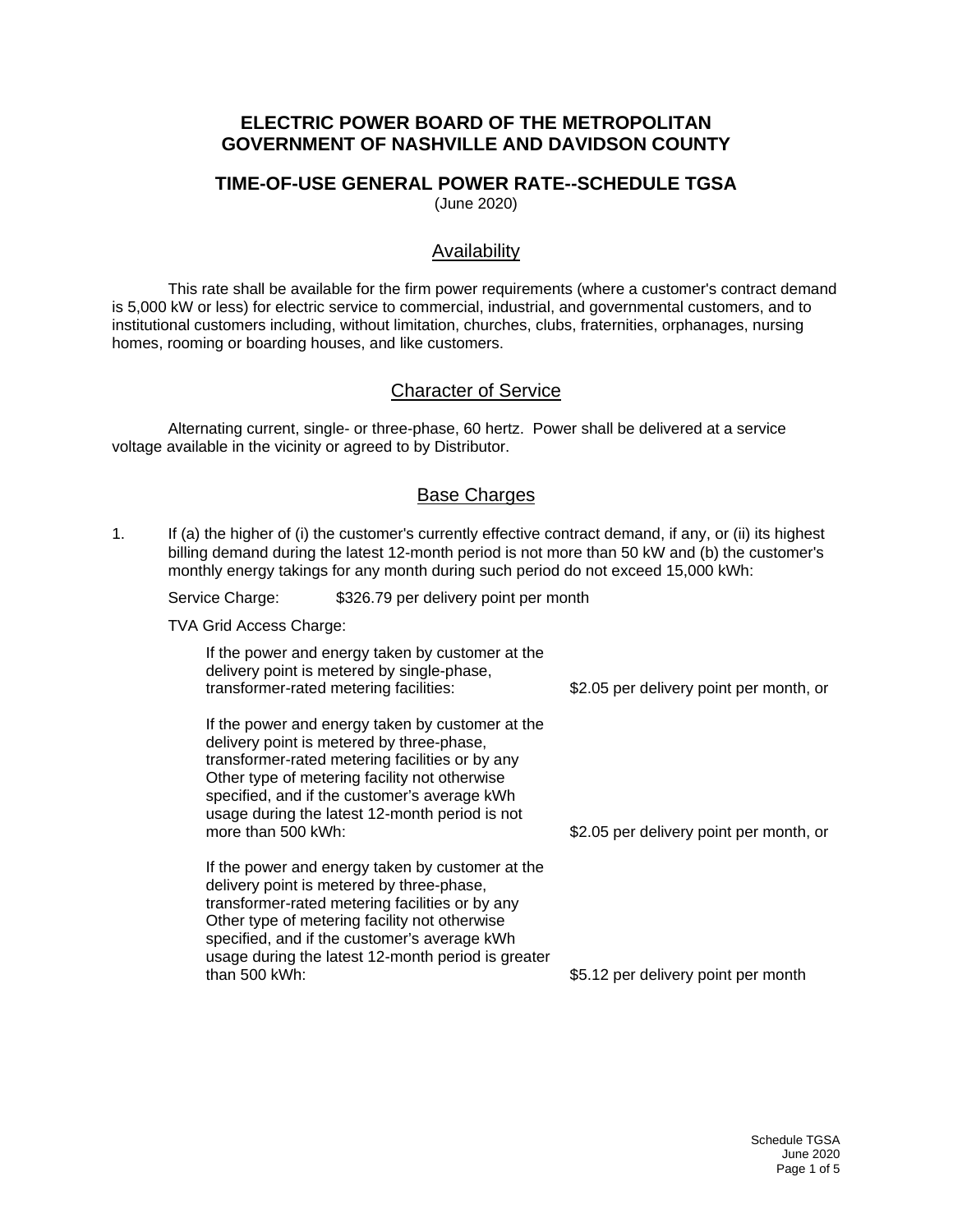Demand Charge:

| Summer Period        | \$5.05 per kW of billing demand per month                   |
|----------------------|-------------------------------------------------------------|
| <b>Winter Period</b> | \$5.05 per kW of billing demand per month                   |
|                      | Transition Period \$5.05 per kW of billing demand per month |

### Energy Charge:

| Summer Period            | 10.687¢ per kWh per month for all onpeak kWh, plus |
|--------------------------|----------------------------------------------------|
|                          | 9.362¢ per kWh per month for all offpeak kWh       |
| Winter Period            | 9.935¢ per kWh per month for all onpeak kWh, plus  |
|                          | 9.331¢ per kWh per month for all offpeak kWh       |
| <b>Transition Period</b> | 9.248¢ per kWh per month for all kWh               |

2. If (a) the higher of (i) the customer's currently effective contract demand or (ii) its highest billing demand during the latest 12-month period is greater than 50 kW but not more than 1,000 kW or (b) the customer's billing demand is not more than 50 kW and its energy takings for any month during such period exceed 15,000 kWh:

| Service Charge:         | \$326.79 per delivery point per month                                                     |
|-------------------------|-------------------------------------------------------------------------------------------|
| TVA Grid Access Charge: | \$12.80 per delivery point per month                                                      |
| Capacity Charge:        | \$1.13 per kW per month of the highest billed demand during the<br>latest 12-month period |

Demand Charge:

|                      | Summer Period First 50 kW of billing demand per month, \$5.05 per kW     |
|----------------------|--------------------------------------------------------------------------|
|                      | Excess over 50 kW of billing demand per month, at \$19.45 per kW         |
| <b>Winter Period</b> | First 50 kW of billing demand per month, \$5.05 per kW                   |
|                      | Excess over 50 kW of billing demand per month, at \$18.50 per kW         |
|                      | Transition Period First 50 kW of billing demand per month, \$5.05 per kW |
|                      | Excess over 50 kW of billing demand per month, at \$18.50 per kW         |

| Energy Charge:       |                                                        |
|----------------------|--------------------------------------------------------|
| Summer Period        | 10.917¢ per kWh per month for all onpeak kWh, plus     |
|                      | 9.592¢ per kWh per month for all offpeak kWh           |
| <b>Winter Period</b> | 10.165¢ per kWh per month for all onpeak kWh, plus     |
|                      | 9.561¢ per kWh per month for all offpeak kWh           |
|                      | Transition Period 9.478¢ per kWh per month for all kWh |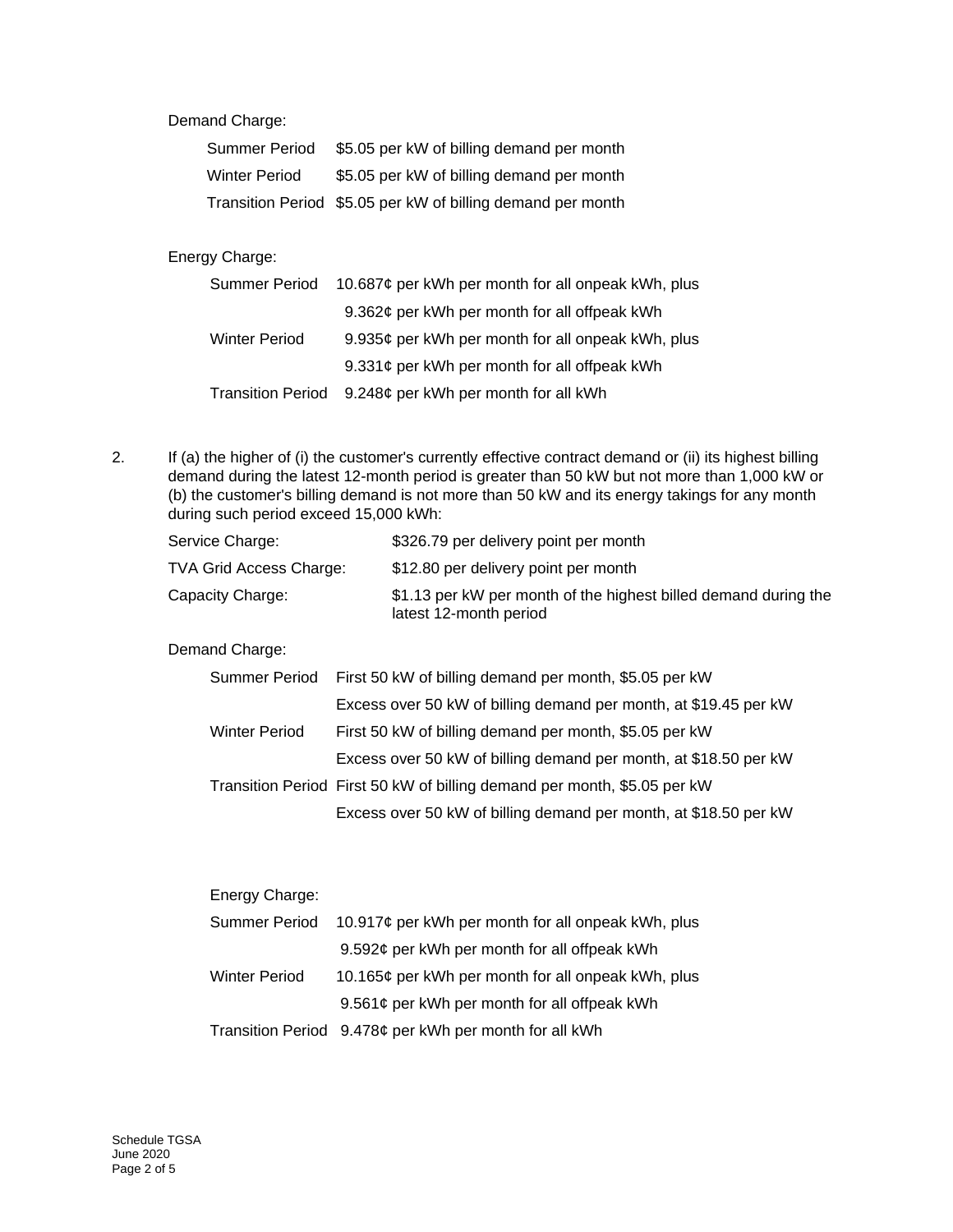3. If the higher of (a) the customer's currently effective contract demand or (b) its highest billing demand during the latest 12-month period is greater than 1,000 kW:

| Service Charge:                | \$934.50 per delivery point per month                                                                                                                          |
|--------------------------------|----------------------------------------------------------------------------------------------------------------------------------------------------------------|
| <b>TVA Grid Access Charge:</b> | \$205.30 per month if the customer's average monthly kWh<br>usage during the latest 12-month period is not more than<br>150,000 kWh, or                        |
|                                | \$579.04 per month if the customer's average monthly kWh<br>usage during the latest 12-month period is greater than 150,000<br>kWh                             |
| Demand Charge:                 |                                                                                                                                                                |
| <b>Summer Period</b>           | First 1,000 kW of billing demand per month, at \$19.80 per kW                                                                                                  |
|                                | Excess over 1,000 kW of billing demand per month, at \$19.93 per kW,<br>plus an additional                                                                     |
|                                | \$19.93 per kW per month for each kW, if any, of the amount by which the<br>customer's billing demand exceeds the higher of 2,500 kW or its contract<br>demand |
| <b>Winter Period</b>           | First 1,000 kW of billing demand per month, at \$18.84 per kW                                                                                                  |
|                                | Excess over 1,000 kW of billing demand per month, at \$18.97 per kW,<br>plus an additional                                                                     |
|                                | \$18.97 per kW per month for each kW, if any, of the amount by which the<br>customer's billing demand exceeds the higher of 2,500 kW or its contract<br>demand |
|                                | Transition Period First 1,000 kW of billing demand per month, at \$18.84 per kW                                                                                |
|                                | Excess over 1,000 kW of billing demand per month, at \$18.97 per kW,<br>plus an additional                                                                     |
|                                | \$18.97 per kW per month for each kW, if any, of the amount by which the<br>customer's billing demand exceeds the higher of 2,500 kW or its contract<br>demand |
| Energy Charge:                 |                                                                                                                                                                |
| <b>Summer Period</b>           | 6.535¢ per kWh per month for all onpeak kWh, plus                                                                                                              |
|                                | 5.209¢ per kWh per month for all offpeak kWh                                                                                                                   |
| <b>Winter Period</b>           | 6.114¢ per kWh per month for all onpeak kWh, plus                                                                                                              |
|                                | 5.510¢ per kWh per month for all offpeak kWh                                                                                                                   |
|                                | Transition Period 5.630¢ per kWh per month for all kWh                                                                                                         |

# **Adjustment**

The base demand and energy charges shall be increased or decreased in accordance with the current Adjustment Addendum published by TVA.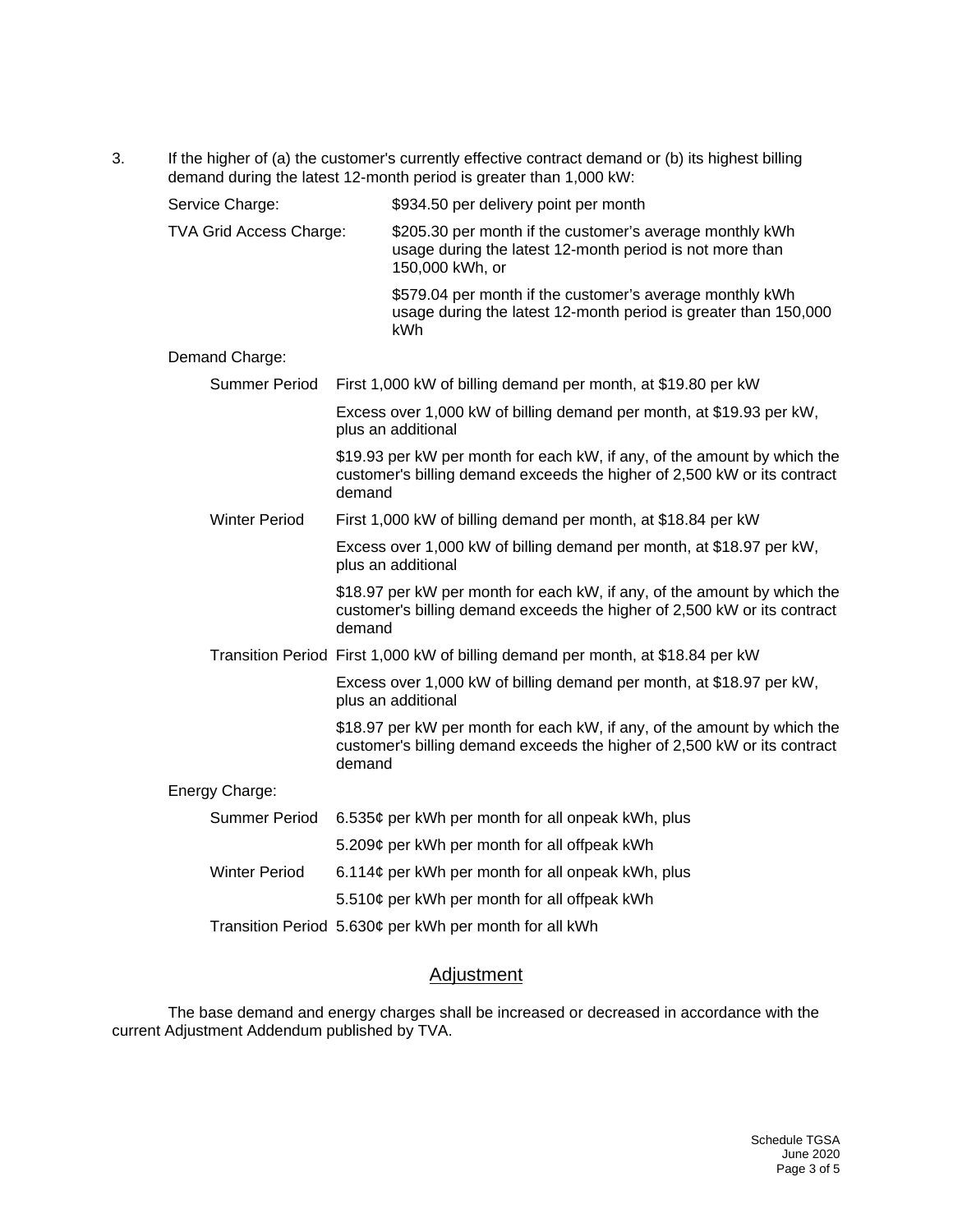# Determination of Seasonal Periods

Summer Period shall mean the June, July, August, and September billing months. Winter Period shall mean the December, January, February, and March billing months. Transition Period shall mean the April, May, October, and November billing months.

# Determination of Onpeak and Offpeak Hours

Except for Saturdays and Sundays and the weekdays that are observed as Federal holidays for New Year's Day, Memorial Day, Independence Day, Labor Day, Thanksgiving Day, and Christmas Day, onpeak hours for each day shall for purposes of this rate schedule be from 1 p.m. to 7 p.m. during the months of April, May, June, July, August, September and October and from 4 a.m. to 10 a.m. during the months of January, February, March, November, and December. All other hours of each day shall be offpeak hours. Such times shall be Central Standard Time or Central Daylight Time, whichever is then in effect. Said onpeak and offpeak hours are subject to change. In the event of such change, Distributor shall promptly notify customer.

# Determination of Onpeak and Offpeak Energy Amounts

The onpeak and offpeak kWh for any month shall be the energy amounts taken during the respective hours of the month designated under this rate schedule as onpeak and offpeak hours.

## Determination of Demand

Distributor shall meter the demands in kW of all customers. The metered demand for any month shall be the highest average during any 30-consecutive-minute period of the month of the load metered in kW. The measured demand for any month shall be the higher of the highest average during any 30 consecutive-minute period of the month of (a) the load metered in kW or (b) 85 percent of the load in kVA plus an additional 10 percent for that part of the load over 5,000 kVA, and such measured demand shall be used as the billing demand, except that the billing demand for any month shall in no case be less than 30 percent of the higher of the currently effective contract demand or the highest billing demand established during the preceding 12 months.

# Minimum Bill

The monthly bill under this rate schedule shall not be less than the sum of (a) the base service charge and grid access charge, as adjusted, (b) the base demand charge, as adjusted, applied to the customer's billing demand, (c) the base onpeak energy charge, as adjusted, applied to the customer's onpeak energy takings, and (d) the base offpeak energy charge, as adjusted, applied to the customer's offpeak energy takings.

Distributor may require minimum bills higher than those stated above.